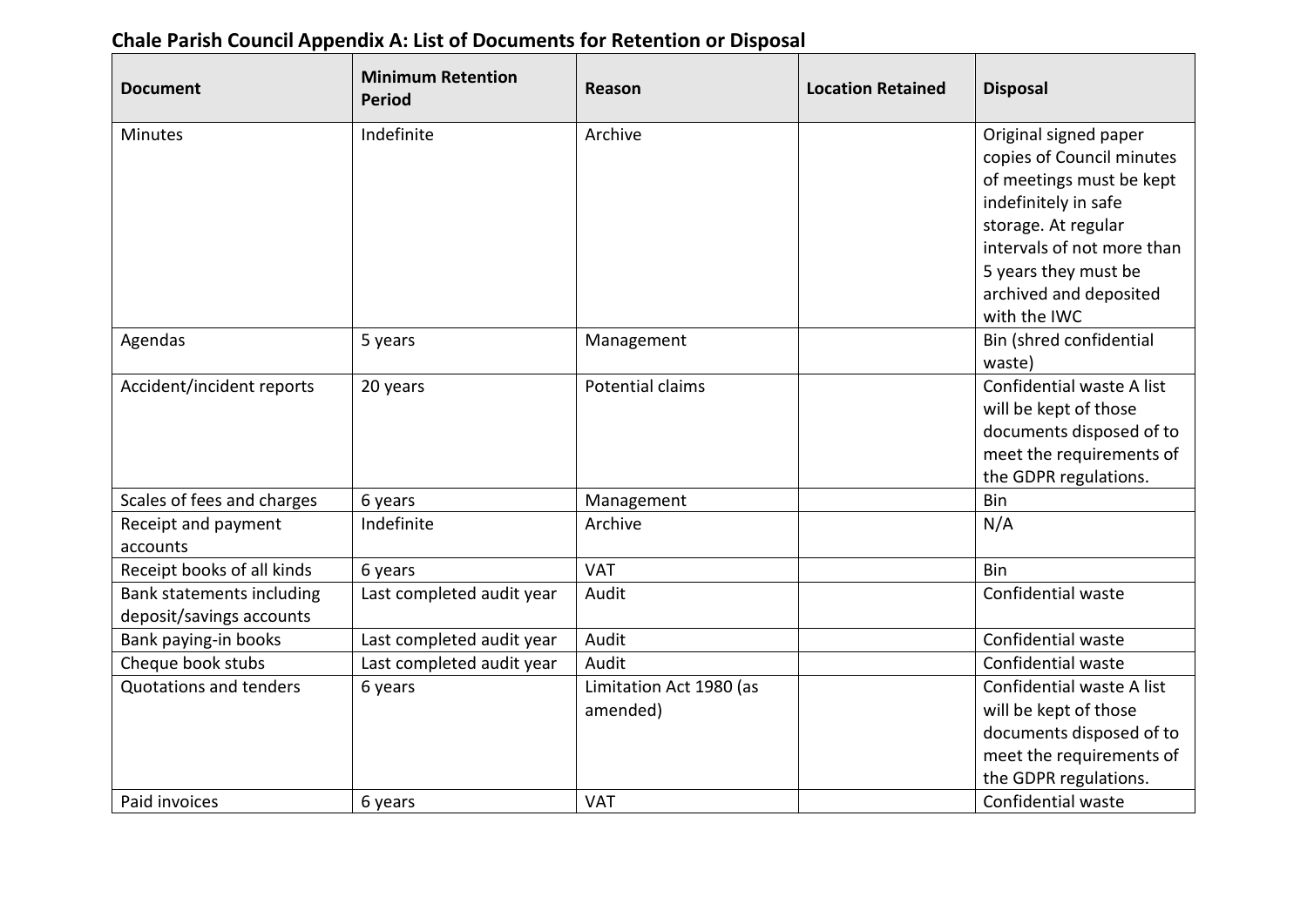| <b>Document</b>                                                                                                | <b>Minimum Retention</b><br><b>Period</b>                               | <b>Reason</b>                                                                                                                                                                                                                            | <b>Location Retained</b> | <b>Disposal</b>    |
|----------------------------------------------------------------------------------------------------------------|-------------------------------------------------------------------------|------------------------------------------------------------------------------------------------------------------------------------------------------------------------------------------------------------------------------------------|--------------------------|--------------------|
| Paid cheques                                                                                                   | 6 years                                                                 | Limitation Act 1980 (as<br>amended)                                                                                                                                                                                                      |                          | Confidential waste |
| VAT records                                                                                                    | 6 years                                                                 | <b>VAT</b>                                                                                                                                                                                                                               |                          | Confidential waste |
| Petty cash, postage and<br>telephone books                                                                     | 6 years                                                                 | Tax, VAT, Limitation Act<br>1980 (as amended)                                                                                                                                                                                            |                          | Confidential waste |
| Wages books/payroll                                                                                            | 12 years                                                                | Superannuation                                                                                                                                                                                                                           |                          | Confidential waste |
| Insurance policies                                                                                             | While valid (but see next<br>two items below)                           | Management                                                                                                                                                                                                                               |                          | <b>Bin</b>         |
| Insurance company names<br>and policy numbers                                                                  | Indefinite                                                              | Management                                                                                                                                                                                                                               |                          | N/A                |
| Certificates for insurance<br>against liability for<br>employees                                               | 40 years from date on<br>which insurance<br>commenced or was<br>renewed | The Employers' Liability<br>(Compulsory Insurance)<br>Regulations 1998 (SI 2753)<br>Management                                                                                                                                           |                          | Bin                |
| Play Area equipment<br>inspection reports                                                                      | 21 years                                                                |                                                                                                                                                                                                                                          |                          |                    |
| Investments                                                                                                    | Indefinite                                                              | Audit, Management                                                                                                                                                                                                                        |                          | N/A                |
| Title deeds, leases,<br>agreements, contracts                                                                  | Indefinite                                                              | Audit, Management                                                                                                                                                                                                                        |                          | N/A                |
| Information from other<br>bodies<br>e.g. circulars from county<br>associations, NALC, principal<br>authorities | Retained for as long as it is<br>useful and relevant                    |                                                                                                                                                                                                                                          |                          | Bin                |
| Local/historical information                                                                                   | Indefinite - to be securely<br>kept for benefit of the<br>Parish        | Councils may acquire<br>records of local interest<br>and accept gifts or records<br>of general and local<br>interest in order to<br>promote the use for such<br>records (defined as<br>materials in written or<br>other form setting out |                          | N/A                |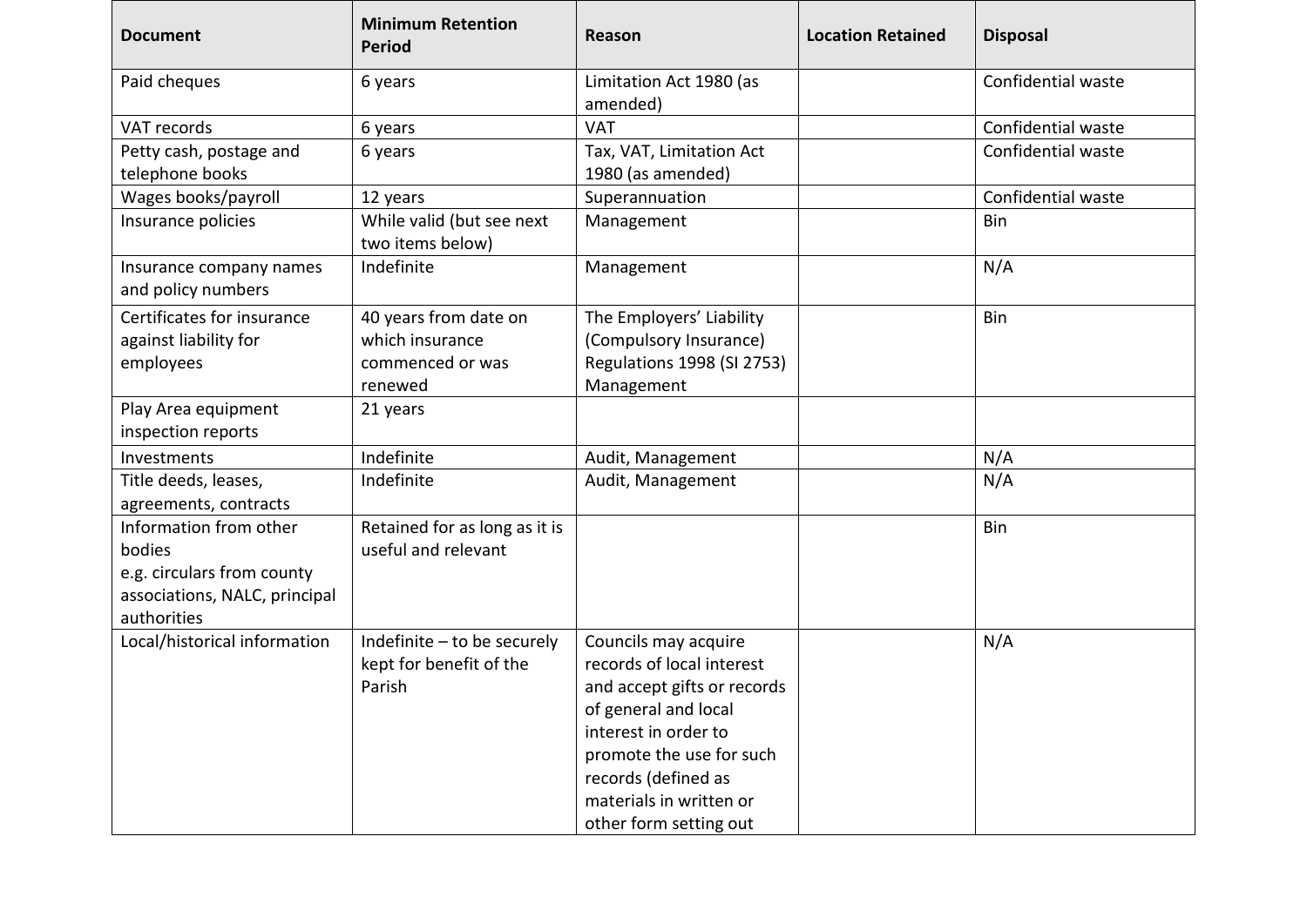| <b>Document</b>                        | <b>Minimum Retention</b><br><b>Period</b> | Reason                            | <b>Location Retained</b> | <b>Disposal</b>              |
|----------------------------------------|-------------------------------------------|-----------------------------------|--------------------------|------------------------------|
|                                        |                                           | facts or events or                |                          |                              |
|                                        |                                           | otherwise recording               |                          |                              |
|                                        |                                           | information).                     |                          |                              |
| Magazines and journals                 | Council may wish to keep                  | The Legal Deposit Libraries       |                          | Bin if applicable            |
|                                        | its own publications                      | Act 2003 (the 2003 Act)           |                          |                              |
|                                        |                                           | requires a local council          |                          |                              |
|                                        | For others retain for as                  | which after                       |                          |                              |
|                                        | long as they are useful and               | 1 <sup>st</sup> February 2004 has |                          |                              |
|                                        | relevant.                                 | published works in print          |                          |                              |
|                                        |                                           | (this includes a pamphlet,        |                          |                              |
|                                        |                                           | magazine or newspaper, a          |                          |                              |
|                                        |                                           | map, plan, chart or table)        |                          |                              |
|                                        |                                           | to deliver, at its own            |                          |                              |
|                                        |                                           | expense, a copy of them           |                          |                              |
|                                        |                                           | to the British Library Board      |                          |                              |
|                                        |                                           | (which manages and                |                          |                              |
|                                        |                                           | controls the British              |                          |                              |
|                                        |                                           | Library). Printed works as        |                          |                              |
|                                        |                                           | defined by the 2003 Act           |                          |                              |
|                                        |                                           | published by a local              |                          |                              |
|                                        |                                           | council therefore                 |                          |                              |
|                                        |                                           | constitute materials which        |                          |                              |
|                                        |                                           | the British Library holds.        |                          |                              |
|                                        | <b>Record-keeping</b>                     |                                   |                          |                              |
| To ensure records are easily           | The electronic files will be              | Management                        |                          | Documentation no longer      |
| accessible it is necessary to          | backed up periodically on a               |                                   |                          | required will be disposed    |
| comply with the following:             | portable hard drive                       |                                   |                          | of, ensuring any             |
| A list of files stored in<br>$\bullet$ |                                           |                                   |                          | confidential documents       |
| cabinets will be kept                  |                                           |                                   |                          | are destroyed as             |
| Electronic files will be<br>$\bullet$  |                                           |                                   |                          | confidential waste.          |
| saved using relevant file              |                                           |                                   |                          | A list will be kept of those |
| names                                  |                                           |                                   |                          | documents disposed of to     |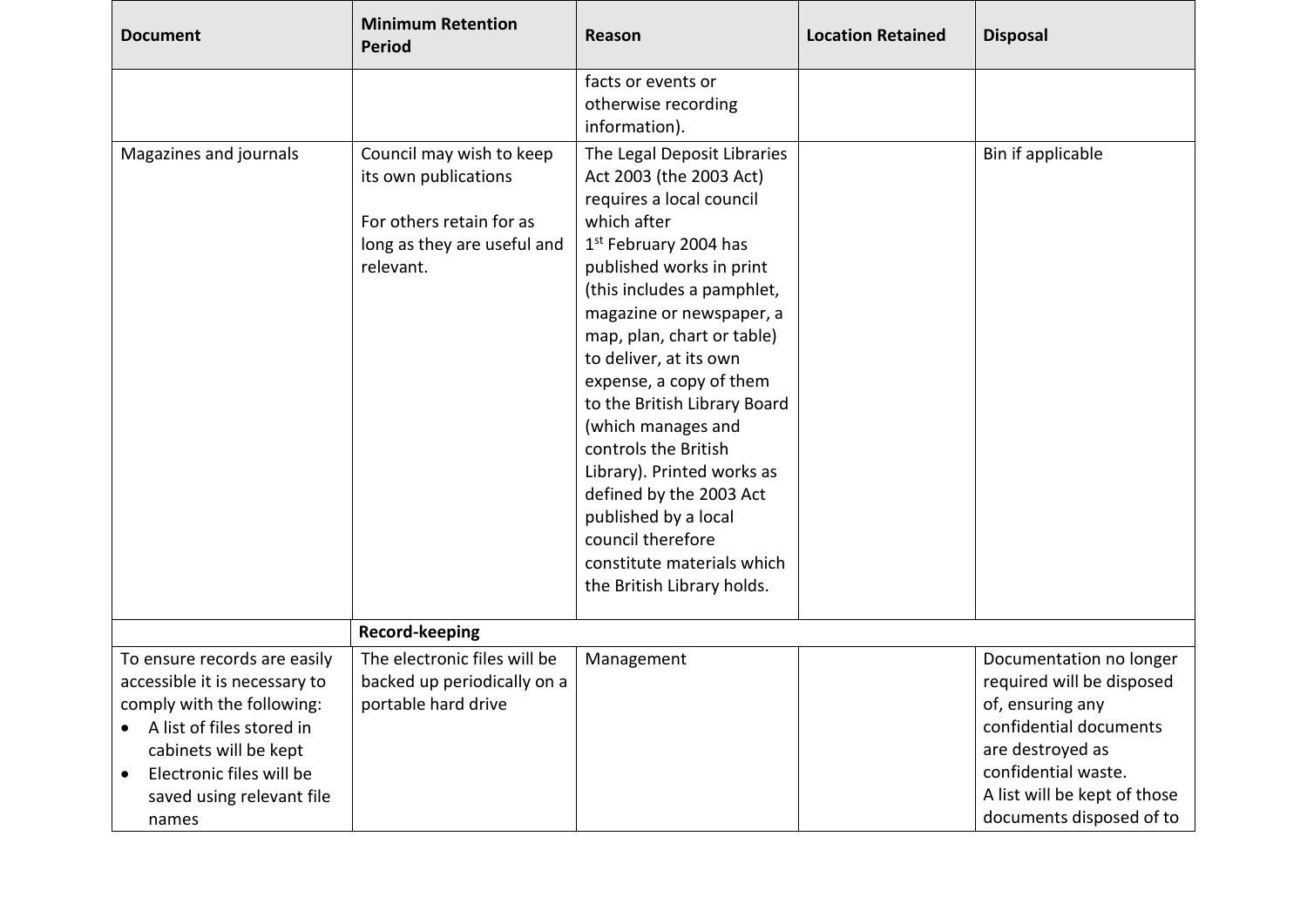| <b>Document</b>                     | <b>Minimum Retention</b><br><b>Period</b>                                                                                                                                                                                                                                                                                                                                                                                                                                                                                     | <b>Reason</b>                                                                                                                                                                                                                                                                                                                 | <b>Location Retained</b> | <b>Disposal</b>                                                                                                                                    |
|-------------------------------------|-------------------------------------------------------------------------------------------------------------------------------------------------------------------------------------------------------------------------------------------------------------------------------------------------------------------------------------------------------------------------------------------------------------------------------------------------------------------------------------------------------------------------------|-------------------------------------------------------------------------------------------------------------------------------------------------------------------------------------------------------------------------------------------------------------------------------------------------------------------------------|--------------------------|----------------------------------------------------------------------------------------------------------------------------------------------------|
|                                     |                                                                                                                                                                                                                                                                                                                                                                                                                                                                                                                               |                                                                                                                                                                                                                                                                                                                               |                          | meet the requirements of<br>the GDPR regulations.                                                                                                  |
| General correspondence              | Unless it relates to specific<br>categories outlined in the<br>policy, correspondence,<br>both paper and electronic,<br>should be kept.<br>Records should be kept for<br>as long as they are needed<br>for reference or<br>accountability purposes, to<br>comply with regulatory<br>requirements or to protect<br>legal and other rights and<br>interests.                                                                                                                                                                    | Management                                                                                                                                                                                                                                                                                                                    |                          | Bin (shred confidential<br>waste)<br>A list will be kept of those<br>documents disposed of to<br>meet the requirements of<br>the GDPR regulations. |
| Correspondence relating to<br>staff | If related to Audit, see<br>relevant sections above.<br>Should be kept securely<br>and personal data in<br>relation to staff should not<br>be kept for longer than is<br>necessary for the purpose<br>it was held. Likely time<br>limits for tribunal claims<br>between 3-6 months<br>Recommend this period be<br>for 3 years                                                                                                                                                                                                 | After an employment<br>relationship has ended, a<br>council may need to retain<br>and access staff records<br>for former staff for the<br>purpose of giving<br>references, payment of<br>tax, national insurance<br>contributions and<br>pensions, and in respect of<br>any related legal claims<br>made against the council. |                          | Confidential waste<br>A list will be kept of those<br>documents disposed of to<br>meet the requirements of<br>the GDPR regulations.                |
|                                     | Documents from legal matters, negligence and other torts<br>Most legal proceedings are governed by the Limitation Act 1980 (as amended). The 1980 Act provides that<br>legal claims may not be commenced after a specified period. Where the limitation periods are longer than<br>other periods specified the documentation should be kept for the longer period specified. Some types of<br>legal proceedings may fall within two or more categories.<br>If in doubt, keep for the longest of the three limitation periods. |                                                                                                                                                                                                                                                                                                                               |                          |                                                                                                                                                    |